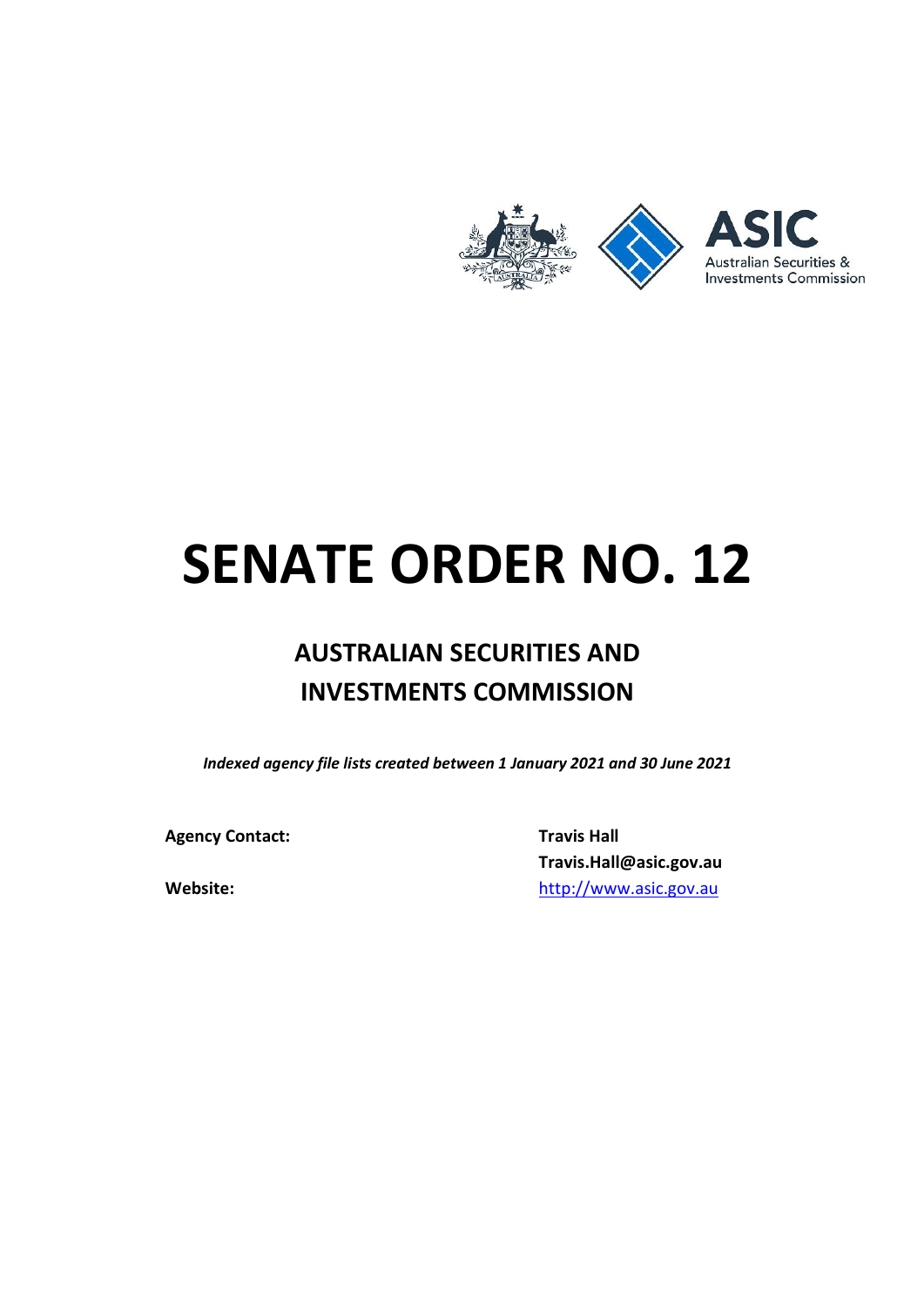| 2021 - PJC - 19 February 2021                                                                 | F20210000003192 |
|-----------------------------------------------------------------------------------------------|-----------------|
| 2021 - PJC - 19 February 2021                                                                 | F20210000003193 |
| 2021 - Inquiry into the National Consumer Credit Protection Amendment                         | F20210000004881 |
| 2021 - PJC 19 March - SELC 22 March - HoR 29 March 2021                                       | F20210000005687 |
| Inquiry into the prudential regulation of investment in Australia's export industries         | F20210000010903 |
| 2021 - SELC Budget Estimates - 2 June 2021                                                    | F20210000011957 |
| 2021 - SELC Budget Estimates - 2 June 2021                                                    | F20210000012973 |
| Treasury Laws Amendment (Your Super Your Future) Bill                                         | F20210000013476 |
| Senate Economics Reference Committee Treasury Laws Amendments (2021 Measures No. 1) Bill 2021 | F20210000014072 |
| [Provisions]                                                                                  |                 |
| Request from PJC to publish advices                                                           | F20210000014249 |
| 2021 - PJC Written QoN                                                                        | F20210000000978 |
| 2021 Parliamentary Questions on Notice                                                        | F20210000003219 |
| 2021 - PJC on Corporations and Financial Services - 19 March 2021                             | F20210000008680 |
| 2021 Senate Estimates Written Questions on Notice                                             | F20210000009063 |
| 2021 House of Reps Standing Committee on Economics 29 March 2021                              | F20210000009662 |
| 2021 Budget Estimates QoN - June 2021                                                         | F20210000014442 |
| QoN Inquiry into the Treasury Laws Amendment (2021 Measures No.1) Bill 2021 [Provisions]      | F20210000015217 |
| <b>ASIC Functions and Events</b>                                                              | F20210000005732 |
| 2021 - Your Future Your Super - 7 April 2021                                                  | F20210000008762 |
| 2021 ASIC Ministerial Submissions                                                             | F20210000001209 |
| DFAT and EU Equivalence                                                                       | F20210000004297 |
| <b>SFC</b>                                                                                    | F20210000009251 |
| <b>FSSA</b>                                                                                   | F20210000009323 |
| China                                                                                         | F20210000010378 |
| <b>WTO</b>                                                                                    | F20210000006622 |
| <b>APRA Emails</b>                                                                            | F20210000003560 |
| 20210212 - CFR International Coordination Group                                               | F20210000003194 |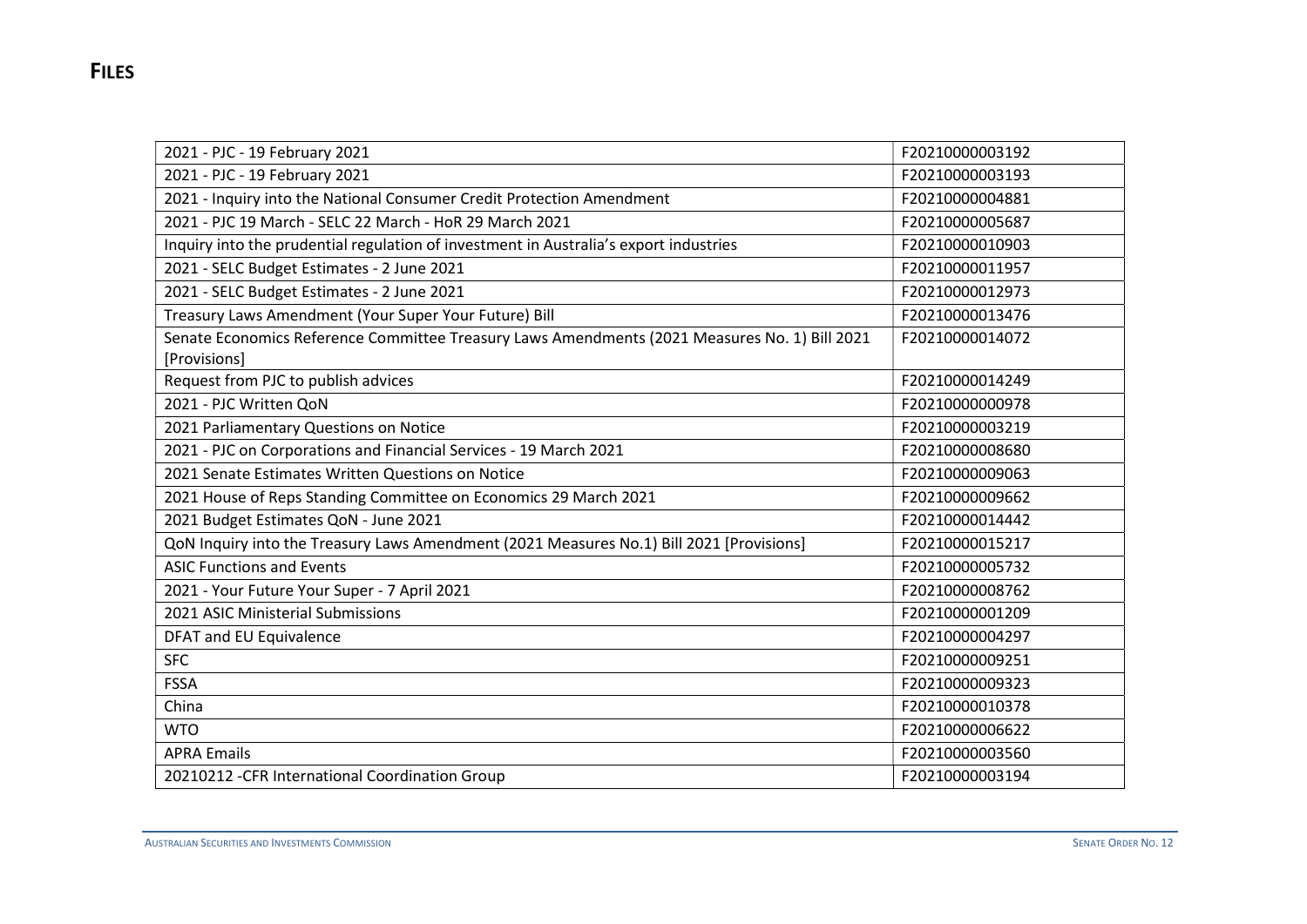| 20210421 - CFR International Coordination Group                   | F20210000009646 |
|-------------------------------------------------------------------|-----------------|
| 20210601 - CFR International Coordination Group                   | F20210000013211 |
| 202104 - Financial Stability Review                               | F20210000007307 |
| 202010 - Financial Stability Review                               | F20210000007384 |
| Inter-agency Cross-border Payments Coordination Group             | F20210000011741 |
| <b>Treasury Contacts</b>                                          | F20210000001176 |
| <b>Treasury Emails</b>                                            | F20210000003556 |
| <b>Circulated Materials</b>                                       | F20210000005653 |
| <b>FSB Climate Work</b>                                           | F20210000006904 |
| 20210129 Teleconference                                           | F20210000001552 |
| 20210401 Teleconference                                           | F20210000008468 |
| 20210326 Teleconference                                           | F20210000009565 |
| 20200811 - FSB WIM Teleconference                                 | F20210000009607 |
| 20200731 - FSB WIM Teleconference                                 | F20210000009608 |
| 20210527 Teleconference                                           | F20210000012909 |
| 20210204 Teleconference                                           | F20210000001727 |
| 20210421 Teleconference (cancelled)                               | F20210000009240 |
| 20210122 Virtual Industry Outreach                                | F20210000001172 |
| 20210202 Teleconference                                           | F20210000001339 |
| Debt overhang and unviable corporates                             | F20210000001774 |
| HK - NSL Guidance for cooperation - 202102                        | F20210000003852 |
| Foreign Evidence - Evid Services - Linked Evidence Drive - 202104 | F20210000010810 |
| MOUs - CLO MOU Policy - International Comments - 202104           | F20210000010433 |
| IOSCO - IOSCO Website Resources - 202106                          | F20210000013785 |
| ICPEN - e-consumer scams initiative                               | F20210000014066 |
| IOSCO MMOU MG-SC 2021                                             | F20210000003703 |
| Treasury - Vanuatu Initiatives - 202103                           | F20210000008317 |
| TTSC - Information sharing - 2021                                 | F20210000011404 |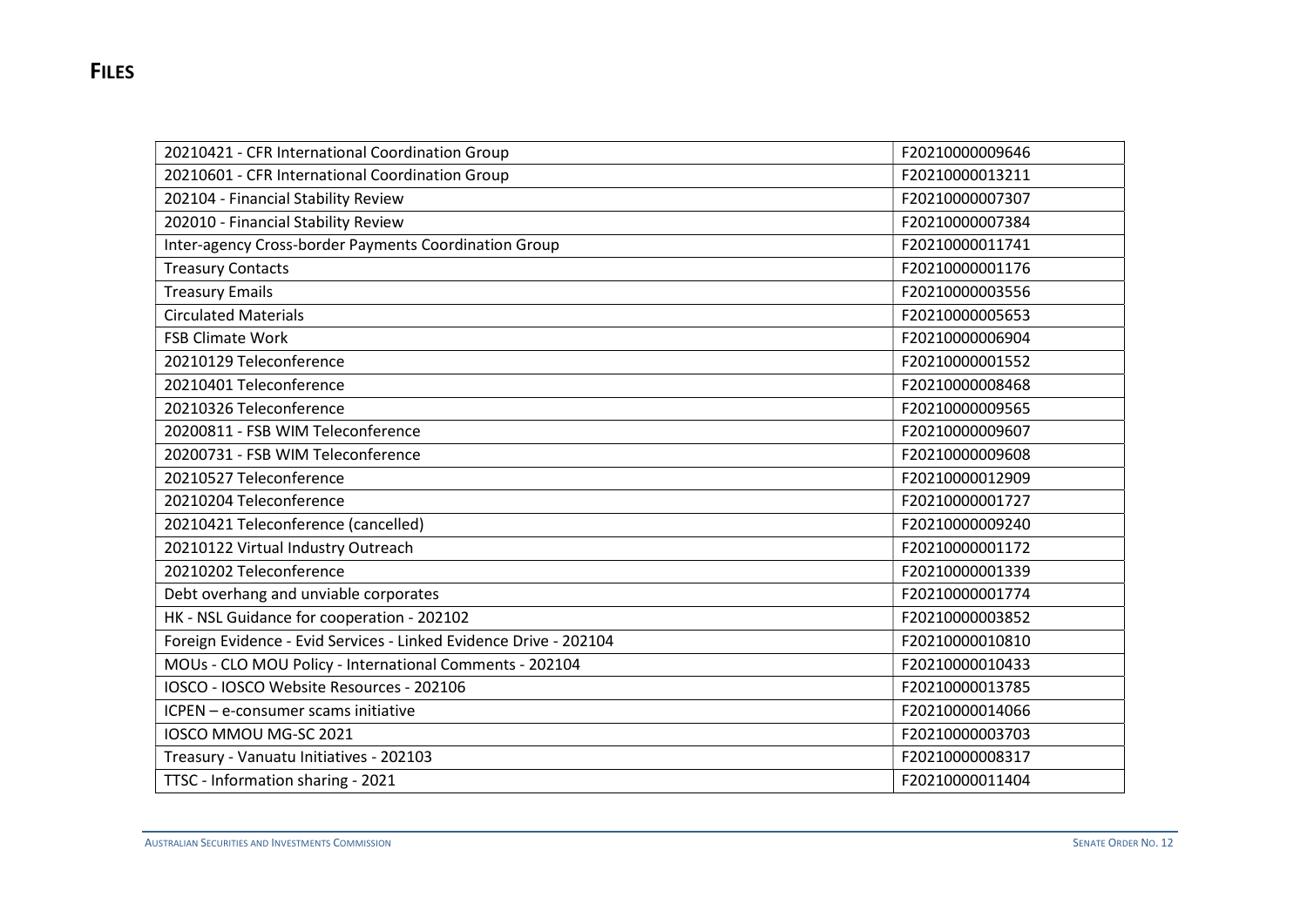| IOSCO - C4 Direct Witness Contact Survey - 202105                                    | F20210000013818 |
|--------------------------------------------------------------------------------------|-----------------|
| IOSCO - C4 Working Group on CFDs - 202105                                            | F20210000013820 |
| Liquidity Risk Management                                                            | F20210000007369 |
| 20210114 Teleconference FSEG                                                         | F20210000000538 |
| 20210212 Teleconference FSEG                                                         | F20210000002463 |
| 20210319 Teleconference FSEG                                                         | F20210000007310 |
| 20210625 Teleconference FSEG                                                         | F20210000015316 |
| Teleconference - 20201111                                                            | F20210000000201 |
| <b>Circulated materials</b>                                                          | F20210000001393 |
| APRC WG - Supervisory Cooperation Survey Results                                     | F20210000006416 |
| 20210311 - EU Asia-Pacific Forum                                                     | F20210000006506 |
| <b>IOSCO Committee 3</b>                                                             | F20210000009795 |
| <b>Circulated materials</b>                                                          | F20210000011205 |
| <b>Operational Resilience</b>                                                        | F20210000013733 |
| [IOSCO] Medium-term work                                                             | F20210000001262 |
| 20210209 STF Teleconference                                                          | F20210000003127 |
| 20210413 STF Teleconference                                                          | F20210000008989 |
| 20210511 STF Teleconference                                                          | F20210000011699 |
| <b>Technical Experts Group (TEG)</b>                                                 | F20210000014481 |
| 20210121 Teleconference                                                              | F20210000000710 |
| <b>IOPS</b>                                                                          | F20210000005913 |
| <b>OECD Economic Survey</b>                                                          | F20210000000666 |
| OECD Experts Group on Finance and Digitalisation 9 Feb 2021                          | F20210000001049 |
| G20-OECD-FinCoNet - TF on Financial Consumer Protection 15-17 Mar 2021               | F20210000001681 |
| Questionnaire G20-OECD High-Level Principles on Financial Consumer Protection review | F20210000001766 |
| Questionnaire G20-OECD High-Level Principles on Financial Consumer Protection        | F20210000007880 |
| OECD DAF Committee on Financial Markets 22-23 April 2021                             | F20210000008633 |
| OECD Experts Group on Finance and Digitalisation 21 April 2021                       | F20210000010067 |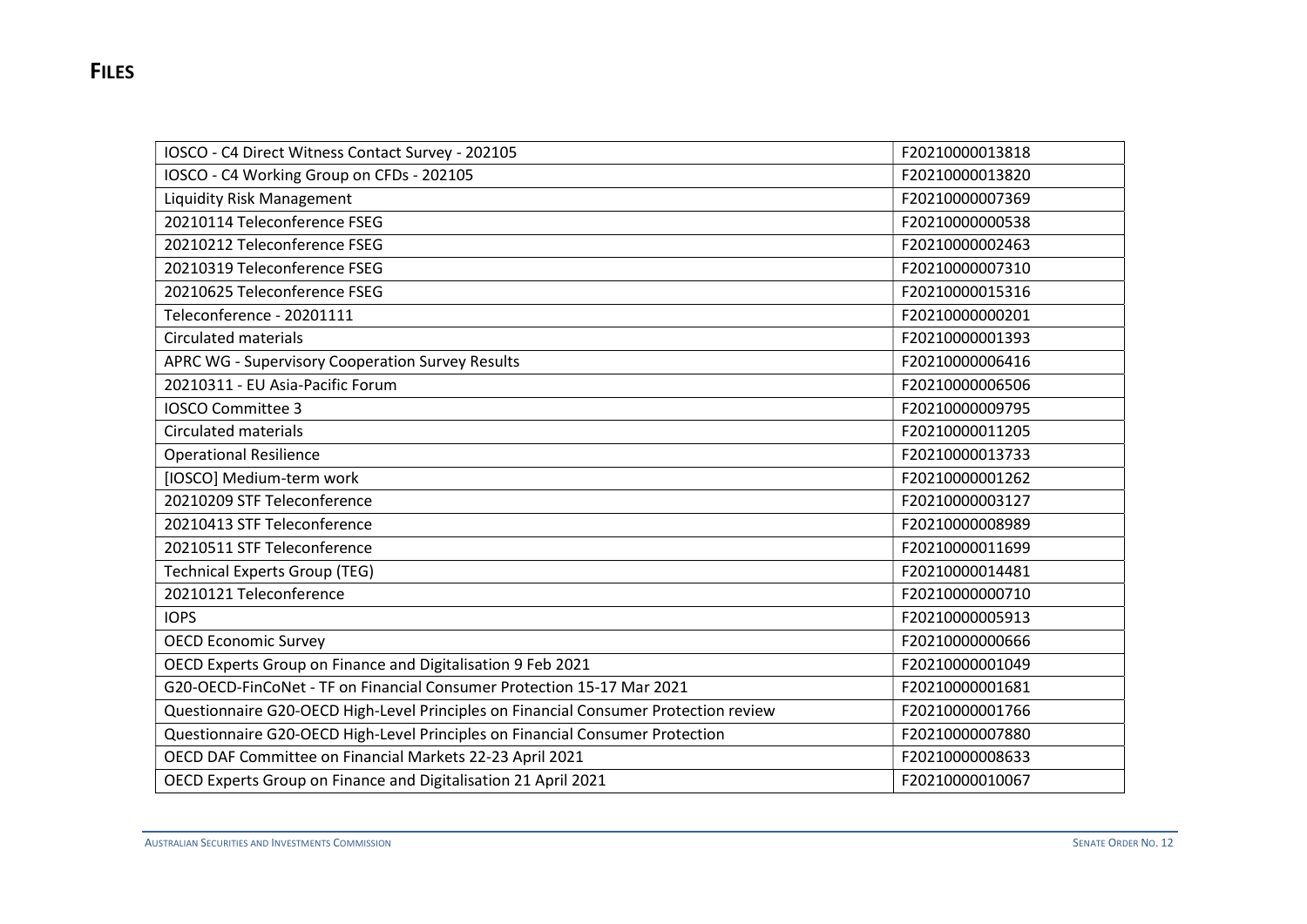| OECD Questionnaire - COVID Consumer protection and financial                                       | F20210000011959 |
|----------------------------------------------------------------------------------------------------|-----------------|
| OECD Report - Lessons Learnt and Effective Approaches to Protect Financial Consumers during COVID- | F20210000015784 |
| 19                                                                                                 |                 |
| <b>Standard-Setting Bodies Surveys</b>                                                             | F20210000011556 |
| <b>Survey Repository</b>                                                                           | F20210000011810 |
| 2020 Vietnam                                                                                       | F20210000000737 |
| 2021-2022FY Program                                                                                | F20210000008670 |
| <b>Media Briefings</b>                                                                             | F20210000005922 |
| Estimates hearing - April 2021                                                                     | F20210000008003 |
| PJC hearing - June 2021                                                                            | F20210000009422 |
| Budget Estimates - June 2021                                                                       | F20210000012162 |
| Parliamentary QoN                                                                                  | F20210000006308 |
| Corporate QoN                                                                                      | F20210000006409 |
| House of Reps                                                                                      | F20210000014788 |
| <b>IOSCO Research Papers</b>                                                                       | F20210000001031 |
| <b>HARMs</b>                                                                                       | F20210000006088 |
| Data Analytics - Consumer Monitor                                                                  | F20210000010347 |
| Data Analytics - NLP IP                                                                            | F20210000012758 |
| <b>Environmental Scan FY2022</b>                                                                   | F20210000014040 |
| Data Analytics - NLP IP (Keywords)                                                                 | F20210000015360 |
| [Consumer Advisory Panel] 2021 - CBPs                                                              | F20210000013228 |
| [Consumer Advisory Panel] 2021 - Briefings                                                         | F20210000014380 |
| [Consumer Advisory Panel] 2021 - March                                                             | F20210000006359 |
| Media Briefings - 2021                                                                             | F20210000003286 |
| <b>Boards &amp; Committees</b>                                                                     | F20210000001169 |
| [Community Strategy] ***                                                                           | F20210000001247 |
| Digital Resources - Financial Capability Website - NFCS PDF project                                | F20210000000119 |
| <b>Get Moneysmart - Activities</b>                                                                 | F20210000000829 |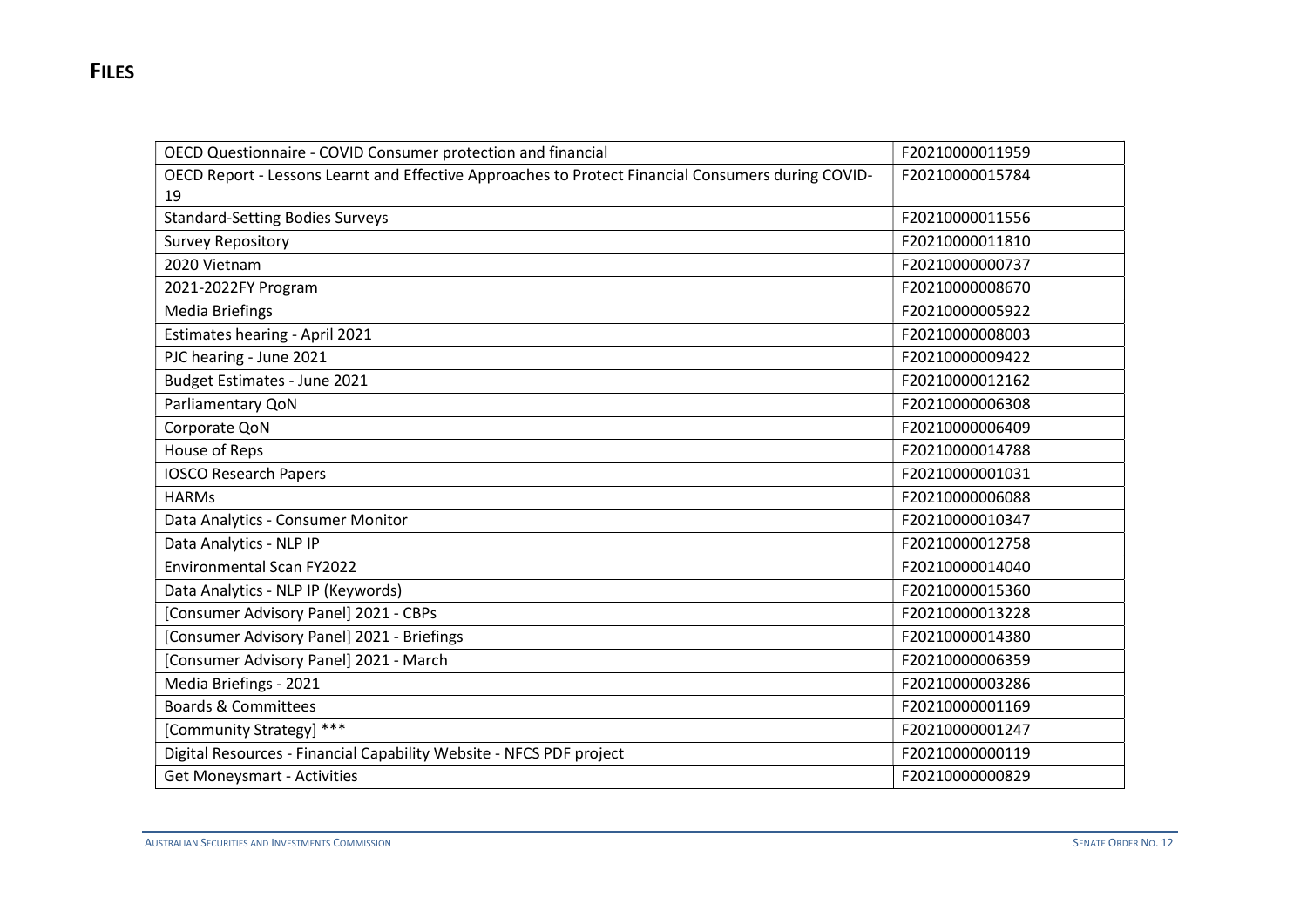| <b>Get Moneysmart - Scripts</b>                                                | F20210000004861 |
|--------------------------------------------------------------------------------|-----------------|
| Primary School Moneysmart Accreditation Project. ACT                           | F20210000006100 |
| NFLS and NFCS Publications 2011-2020                                           | F20210000001924 |
| 2021 ACCC factsheet Don't take advantage of disadvantage                       | F20210000007861 |
| 2019-2020 Banking in Schools Research                                          | F20210000000606 |
| <b>Ageing Population Project</b>                                               | F20210000000952 |
| Reading for Rookies'                                                           | F20210000001647 |
| <b>RESEARCH into Financial literacy</b>                                        | F20210000001650 |
| 2021 *** Consumer Monitor Analysis                                             | F20210000015775 |
| Research Library                                                               | F20210000001256 |
| Grant Project Schedule 2021                                                    | F20210000002082 |
| ASPA Grants Round 3 (2021)                                                     | F20210000012322 |
| Script Review - Office of the Advocate for Children and Young People           | F20210000006815 |
| Moneysmart for teachers planning                                               | F20210000007173 |
| 2021 *** Designate videos                                                      | F20210000011460 |
| Moneysmart Network project 2021                                                | F20210000011497 |
| 2021 Illustrations resource for four year olds                                 | F20210000012823 |
| 2021 Briefing documents - Young people                                         | F20210000012911 |
| Comms_USYD                                                                     | F20210000009971 |
| <b>Financial Counselling Australia</b>                                         | F20210000001400 |
| <b>Consumer Action Law Centre</b>                                              | F20210000011757 |
| 2021 - IM Industry Liaison                                                     | F20210000005170 |
| IOSCO C5 OEF Liquidity Work 2021                                               | F20210000000697 |
| <b>IOSCO APRC</b>                                                              | F20210000006320 |
| <b>IMF AREAER 2021</b>                                                         | F20210000014507 |
| Corporate Collective Investment Vehicles - 2021                                | F20210000012315 |
| Timeshare - Legacy Schemes 2020                                                | F20210000002052 |
| Sunsetting - Class Order 11-272 - SHD for securities lending and prime broking | F20210000003091 |